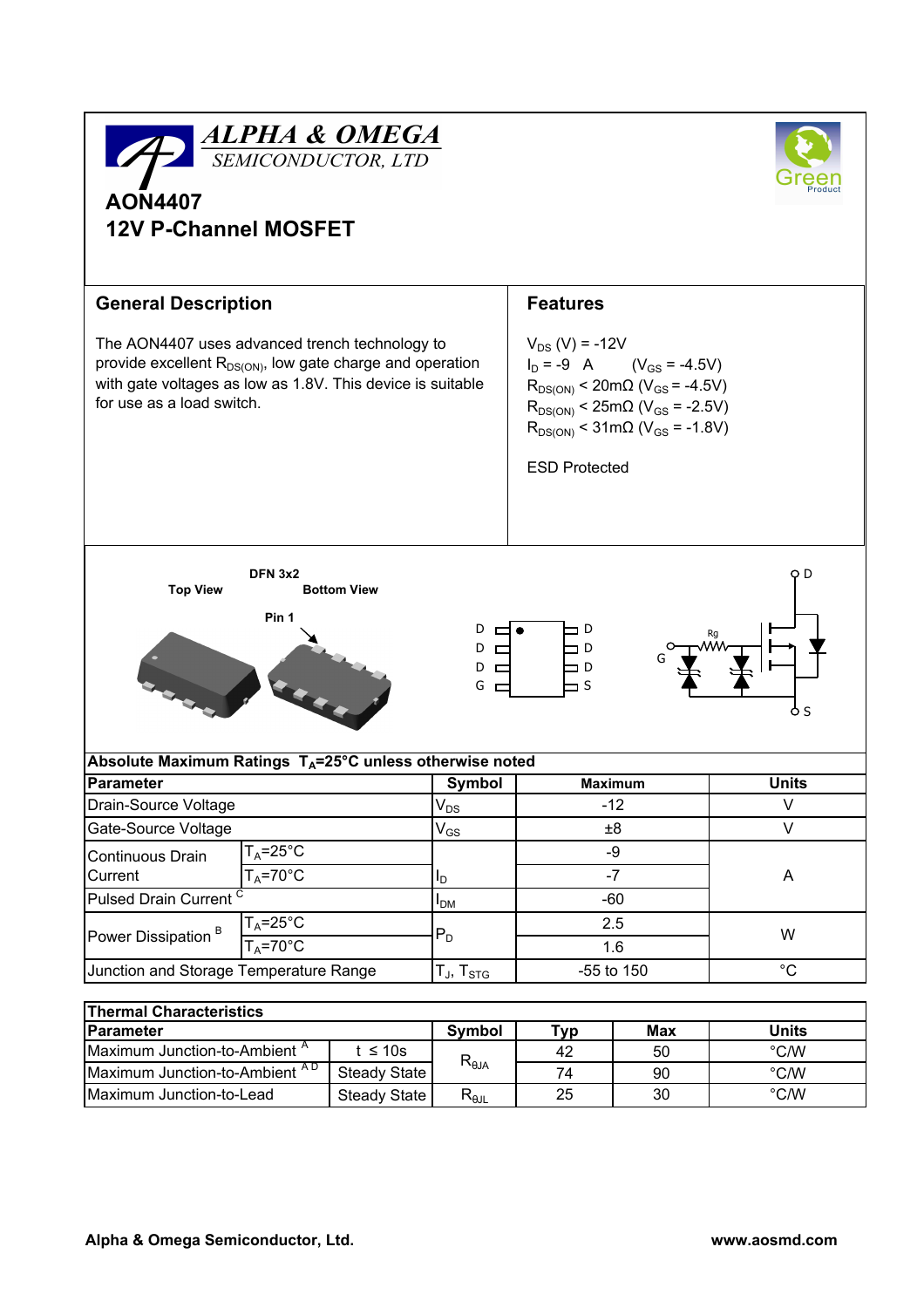## Electrical Characteristics ( $T_J$ =25°C unless otherwise noted)

| <b>Symbol</b>                           | <b>Parameter</b>                      | <b>Conditions</b>                                               | Min     | <b>Typ</b>     | Max     | <b>Units</b> |
|-----------------------------------------|---------------------------------------|-----------------------------------------------------------------|---------|----------------|---------|--------------|
| <b>STATIC PARAMETERS</b>                |                                       |                                                                 |         |                |         |              |
| $BV_{DSS}$                              | Drain-Source Breakdown Voltage        | $I_D = -250 \mu A$ , $V_{GS} = 0V$                              | $-12$   |                |         | $\vee$       |
| $I_{\text{DSS}}$                        | Zero Gate Voltage Drain Current       | $V_{DS} = -12V$ , $V_{GS} = 0V$                                 |         |                | $-1$    | μA           |
|                                         |                                       | $T_J = 55^{\circ}C$                                             |         |                | $-5$    |              |
| $I_{GSS}$                               | Gate-Body leakage current             | $V_{DS} = 0V$ , $V_{GS} = \pm 8V$                               |         |                | ±10     | $\mu$ A      |
| $\mathsf{V}_{\mathsf{GS}(\mathsf{th})}$ | Gate Threshold Voltage                | $V_{DS} = V_{GS} I_D = -250 \mu A$                              | $-0.35$ | $-0.5$         | $-0.85$ | $\vee$       |
| $I_{D(ON)}$                             | On state drain current                | $V_{GS} = -4.5V$ , $V_{DS} = -5V$                               | $-60$   |                |         | A            |
| $R_{DS(ON)}$                            | Static Drain-Source On-Resistance     | $V_{GS} = -4.5V, I_D = -9A$                                     |         | 16.5           | 20      | $m\Omega$    |
|                                         |                                       | $T_{\rm J}$ =125°C                                              |         | 22             | 26      |              |
|                                         |                                       | $V_{GS}$ =-2.5V, I <sub>D</sub> =-8.5A                          |         | 20             | 25      | $m\Omega$    |
|                                         |                                       | V <sub>GS</sub> =-1.8V, I <sub>D</sub> =-7.5A                   |         | 24             | 31      | $m\Omega$    |
|                                         |                                       | $\overline{V_{GS}}$ =-1.5V, I <sub>D</sub> =-7A                 |         | 29             | 38      | $m\Omega$    |
| $g_{FS}$                                | <b>Forward Transconductance</b>       | $V_{DS}$ =-5V, $I_D$ =-9A                                       |         | 45             |         | S            |
| $\mathsf{V}_{\mathsf{SD}}$              | Diode Forward Voltage                 | $IS=-1A,VGS=0V$                                                 |         | $-0.53$        | $-1$    | V            |
| $I_{\rm S}$                             | Maximum Body-Diode Continuous Current |                                                                 |         |                | $-2.5$  | A            |
| <b>DYNAMIC PARAMETERS</b>               |                                       |                                                                 |         |                |         |              |
| $C_{iss}$                               | Input Capacitance                     |                                                                 |         | 1740           | 2100    | pF           |
| $\mathsf{C}_{\textup{oss}}$             | <b>Output Capacitance</b>             | $V_{GS}$ =0V, $V_{DS}$ =-6V, f=1MHz                             |         | 334            |         | pF           |
| $\mathsf{C}_{\mathsf{rss}}$             | Reverse Transfer Capacitance          |                                                                 |         | 200            |         | pF           |
| R <sub>g</sub>                          | Gate resistance                       | $V_{GS}$ =0V, $V_{DS}$ =0V, f=1MHz                              |         | 1.3            | 1.7     | $k\Omega$    |
| <b>SWITCHING PARAMETERS</b>             |                                       |                                                                 |         |                |         |              |
| $Q_{q}$                                 | <b>Total Gate Charge</b>              |                                                                 |         | 19             | 23      | nC           |
| $\mathsf{Q}_{\mathsf{gs}}$              | Gate Source Charge                    | $V_{GS}$ =-4.5V, $V_{DS}$ =-6V, $I_D$ =-9A                      |         | 4.5            |         | nC           |
| $\mathsf{Q}_{\underline{\mathsf{gd}}}$  | Gate Drain Charge                     |                                                                 |         | 5.3            |         | nC           |
| $t_{D(0n)}$                             | Turn-On DelayTime                     |                                                                 |         | 240            |         | ns           |
| $\mathsf{t}_{\mathsf{r}}$               | Turn-On Rise Time                     | $V_{GS}$ =-4.5V, $V_{DS}$ =-6V, R <sub>L</sub> =0.67 $\Omega$ , |         | 580            |         | ns           |
| $t_{D(\text{off})}$                     | Turn-Off DelayTime                    | $R_{\text{GEN}} = 3\Omega$                                      |         | $\overline{7}$ |         | μs           |
| $\mathfrak{t}_{\mathsf{f}}$             | <b>Turn-Off Fall Time</b>             |                                                                 |         | 4.2            |         | $\mu s$      |
| $\mathfrak{t}_{\text{rr}}$              | Body Diode Reverse Recovery Time      | $I_F$ =-9A, dl/dt=100A/ $\mu$ s                                 |         | 22             | 27      | ns           |
| $Q_{rr}$                                | Body Diode Reverse Recovery Charge    | $I_F$ =-9A, dl/dt=100A/ $\mu$ s                                 |         | 17             |         | nC           |

A. The value of R<sub>θJA</sub> is measured with the device mounted on 1in<sup>2</sup> FR-4 board with 2oz. Copper, in a still air environment with T<sub>A</sub>=25°C. The value in any given application depends on the user's specific board design.

B. The power dissipation P<sub>D</sub> is based on T<sub>J(MAX)</sub>=150°C, using  $\leq 10$ s junction-to-ambient thermal resistance.

C. Repetitive rating, pulse width limited by junction temperature T<sub>J(MAX)</sub>=150°C. Ratings are based on low frequency and duty cycles to keep initial T」=25°C.

D. The  $R_{\theta JA}$  is the sum of the thermal impedence from junction to lead  $R_{\theta JL}$  and lead to ambient.

E. The static characteristics in Figures 1 to 6 are obtained using <300µs pulses, duty cycle 0.5% max.

F. These curves are based on the junction-to-ambient thermal impedence which is measured with the device mounted on 1in<sup>2</sup> FR-4 board with 2oz. Copper, assuming a maximum junction temperature of  $T_{J(MAX)}$ =150°C. The SOA curve provides a single pulse rating. Rev 1: June 2009

COMPONENTS IN LIFE SUPPORT DEVICES OR SYSTEMS ARE NOT AUTHORIZED. AOS DOES NOT ASSUME ANY LIABILITY ARISING OUT OF SUCH APPLICATIONS OR USES OF ITS PRODUCTS. AOS RESERVES THE RIGHT TO IMPROVE PRODUCT DESIGN, FUNCTIONS AND RELIABILITY WITHOUT NOTICE.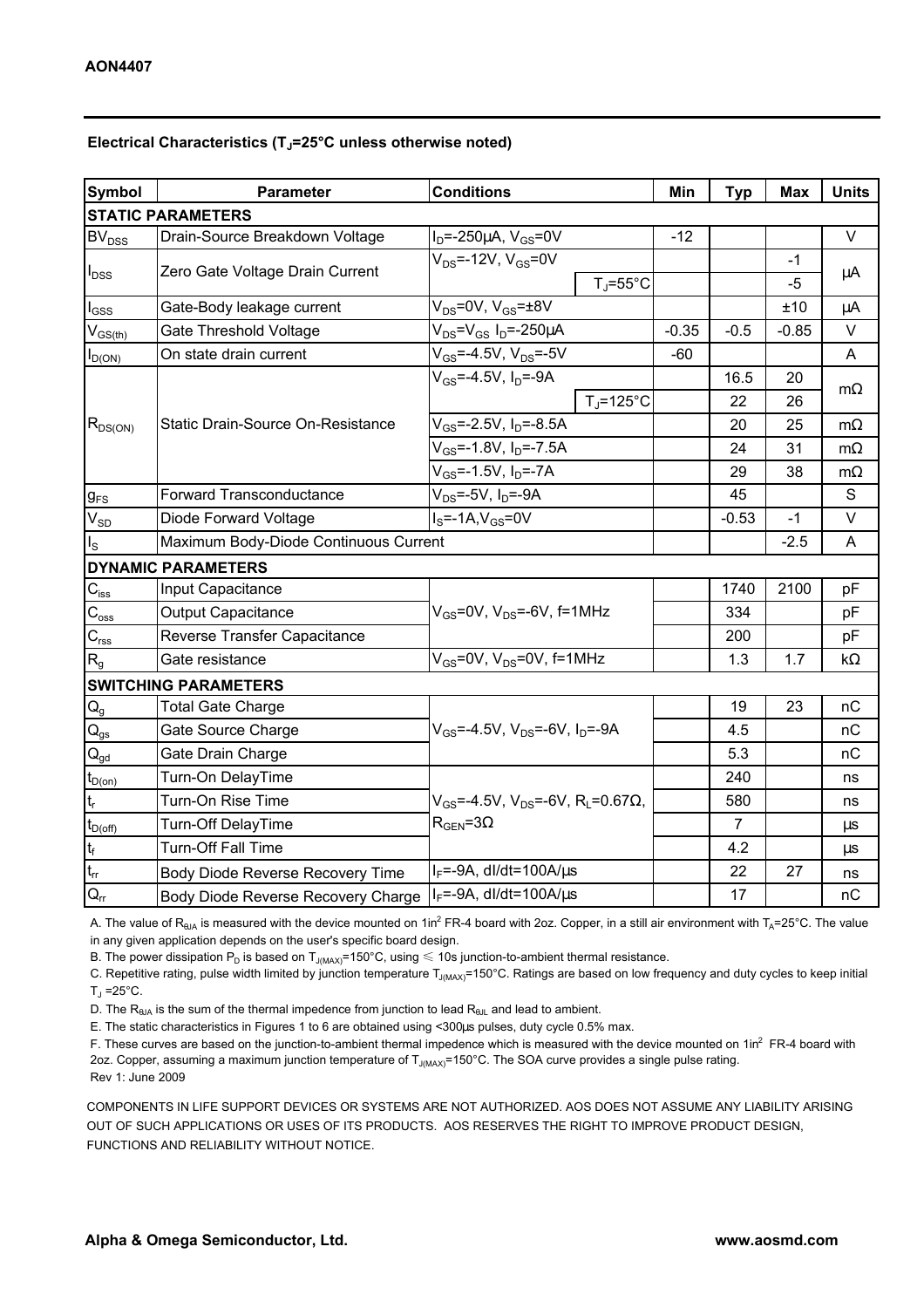

### TYPICAL ELECTRICAL AND THERMAL CHARACTERISTICS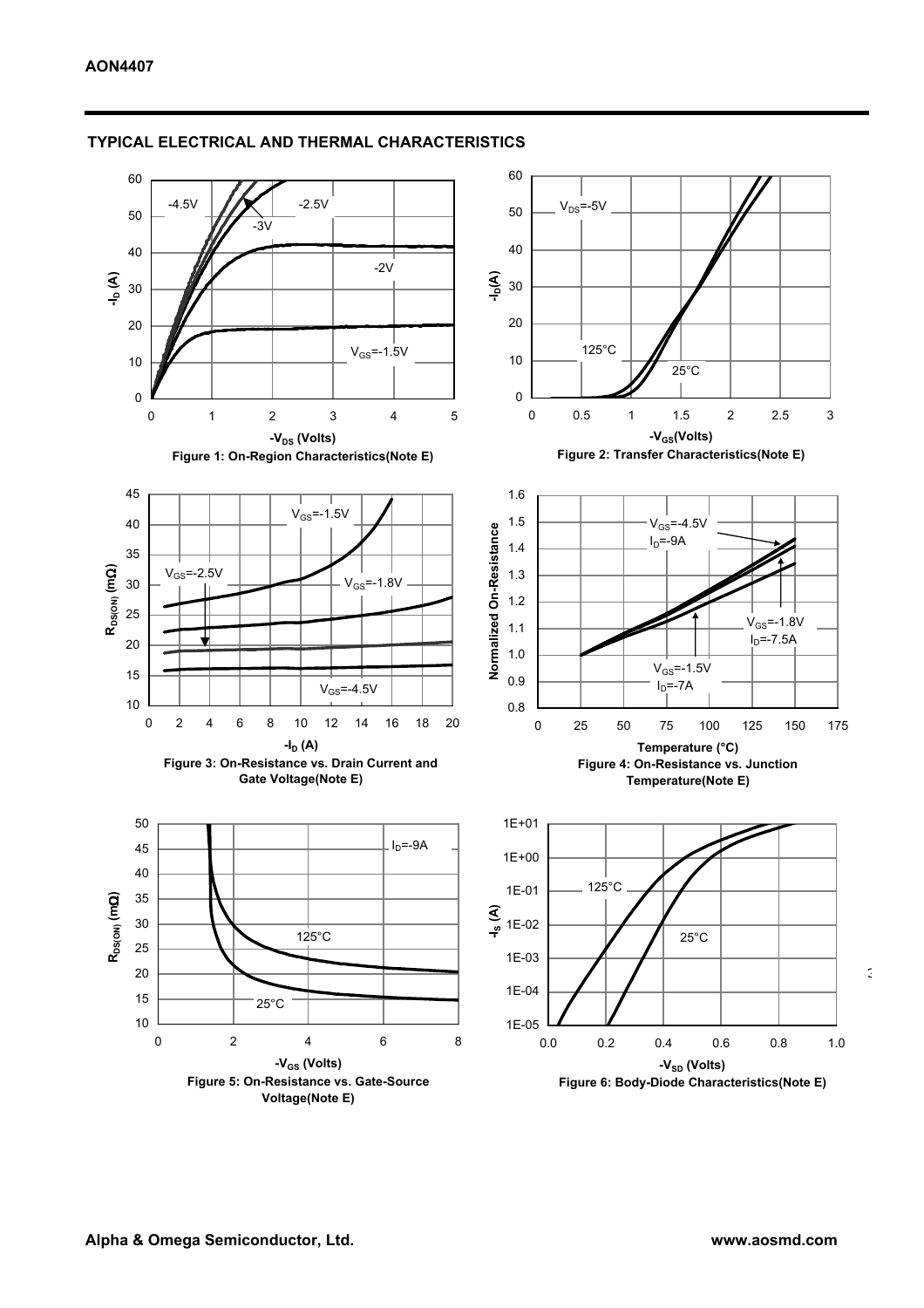

### TYPICAL ELECTRICAL AND THERMAL CHARACTERISTICS